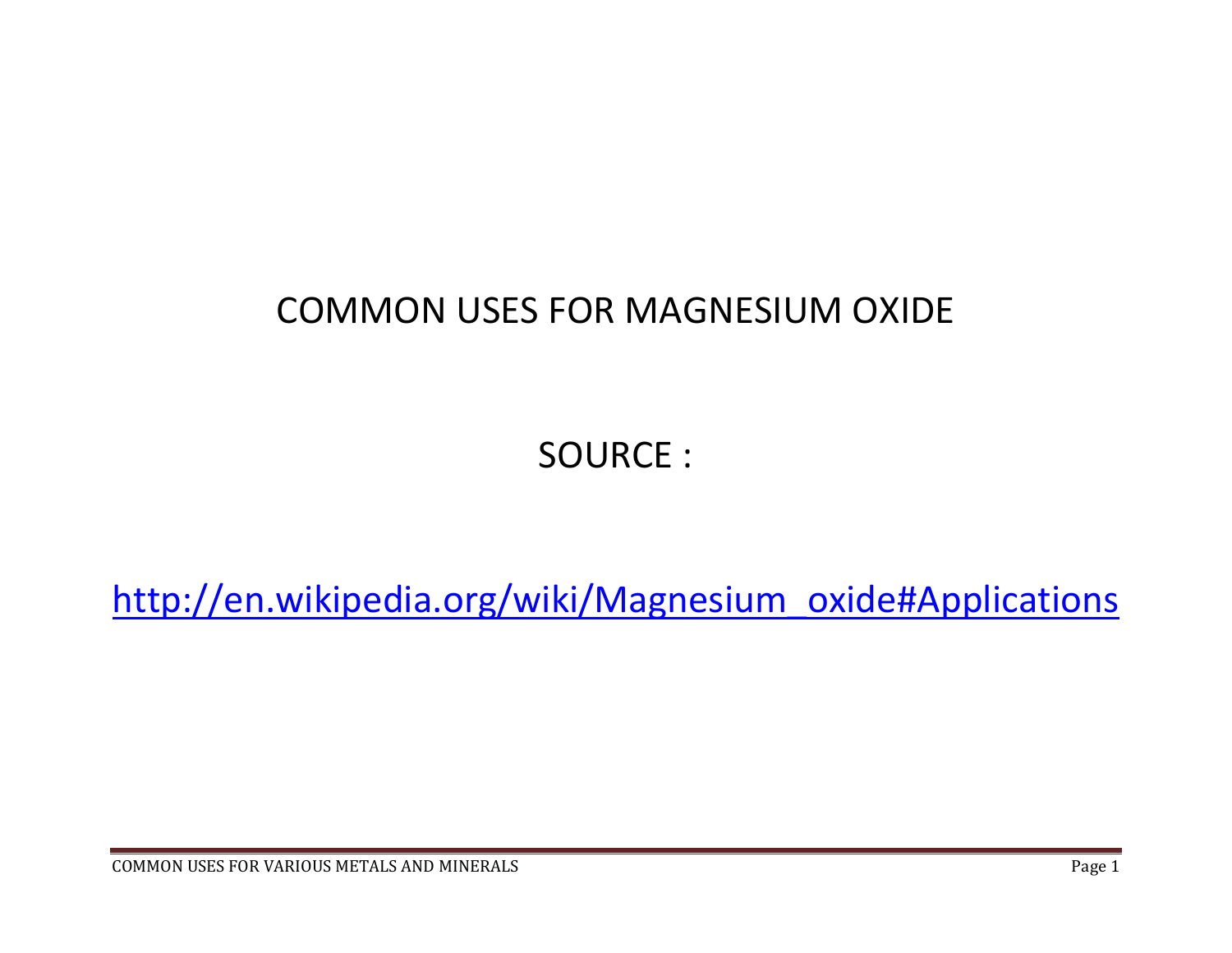| A refractory material is one that is physically and chemically stable at high temperatures. "By far the<br>largest consumer of magnesia worldwide is the refractory industry, which consumed about 56% of the                                                                                                                                                                                                                                                                                                                                                                                                                                                                                                                                                                                                                                                                                                                                                                                                                                                                                                                                                                                                                                                 |
|---------------------------------------------------------------------------------------------------------------------------------------------------------------------------------------------------------------------------------------------------------------------------------------------------------------------------------------------------------------------------------------------------------------------------------------------------------------------------------------------------------------------------------------------------------------------------------------------------------------------------------------------------------------------------------------------------------------------------------------------------------------------------------------------------------------------------------------------------------------------------------------------------------------------------------------------------------------------------------------------------------------------------------------------------------------------------------------------------------------------------------------------------------------------------------------------------------------------------------------------------------------|
| magnesia in the United States in 2004, the remaining 44% being used in agricultural, chemical,<br>construction, environmental, and other industrial applications."<br><b>Cement</b><br>MgO is one of the raw materials for making Portland cement in dry process plants. If too much MgO is<br>added, the cement may become expansive. <i>[clarification needed]</i> Production of MgO-based cement<br>using serpentinite and waste Carbon dioxide (CO2) (as opposed to conventional CaO-based cement<br>using fossil fuels) may reduce anthropogenic emissions of CO 2.<br>Magnesium<br><b>Desiccant</b><br>oxide<br>MgO is a relatively poor desiccant, but because it neutralizes sulfur oxide acids created by oxidation of<br>Kraft-processed papers, it is used by many libraries for preserving books.<br><b>Medical</b><br>In medicine, magnesium oxide is used for relief of heartburn and sore stomach, as an antacid,<br>magnesium supplement, and as a short-term laxative. It is also used to improve symptoms<br>of indigestion. Side effects of magnesium oxide may include nausea and cramping. In quantities<br>sufficient to obtain a laxative effect, side effects of long-term use include enteroliths resulting<br>in bowel obstruction. |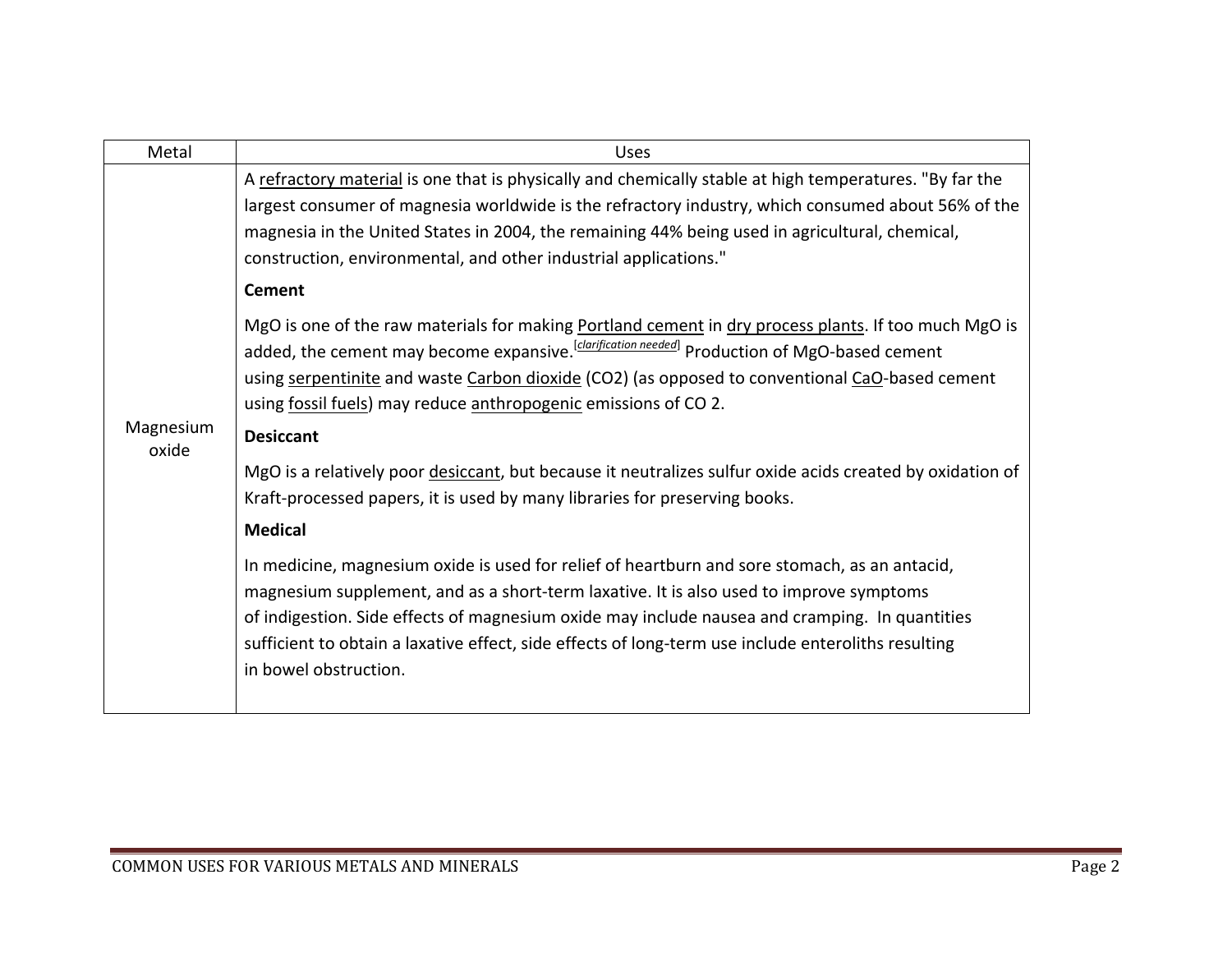| Metal              | <b>Uses</b>                                                                                                                                                                                                                                                                                                                                                                                                                                                                                                     |
|--------------------|-----------------------------------------------------------------------------------------------------------------------------------------------------------------------------------------------------------------------------------------------------------------------------------------------------------------------------------------------------------------------------------------------------------------------------------------------------------------------------------------------------------------|
| Magnesium<br>oxide | Other                                                                                                                                                                                                                                                                                                                                                                                                                                                                                                           |
|                    | MgO is used as an insulator in industrial cables, as a basic refractory material for crucibles and as a<br>$\bullet$<br>principal fireproofing ingredient in construction materials. As a construction material, magnesium<br>oxide wallboards have several attractive characteristics: fire resistance, moisture resistance, mold<br>and mildew resistance, and strength.                                                                                                                                      |
|                    | It is used as a reference white color in colorimetry, owing to its<br>$\bullet$<br>good diffusing and reflectivity properties. It may be smoked onto the surface of an opaque<br>material to form an integrating sphere.                                                                                                                                                                                                                                                                                        |
|                    | It is used extensively in heating as a component of tubular construction heating elements. There<br>$\bullet$<br>are several mesh sizes available and most commonly used ones are 40 and 80 mesh per<br>the American Foundry Society. The extensive use is due to its high dielectric strength and average<br>thermal conductivity. MgO is usually crushed and compacted with minimal air gaps or voids. The<br>electrical heating industry also experimented with aluminium oxide, but it is not used anymore. |
|                    | MgO doping has been shown to effectively inhibit grain growth in ceramics and improve<br>$\bullet$<br>their fracture toughness by transforming the mechanism of crack growth at nano scale.                                                                                                                                                                                                                                                                                                                     |